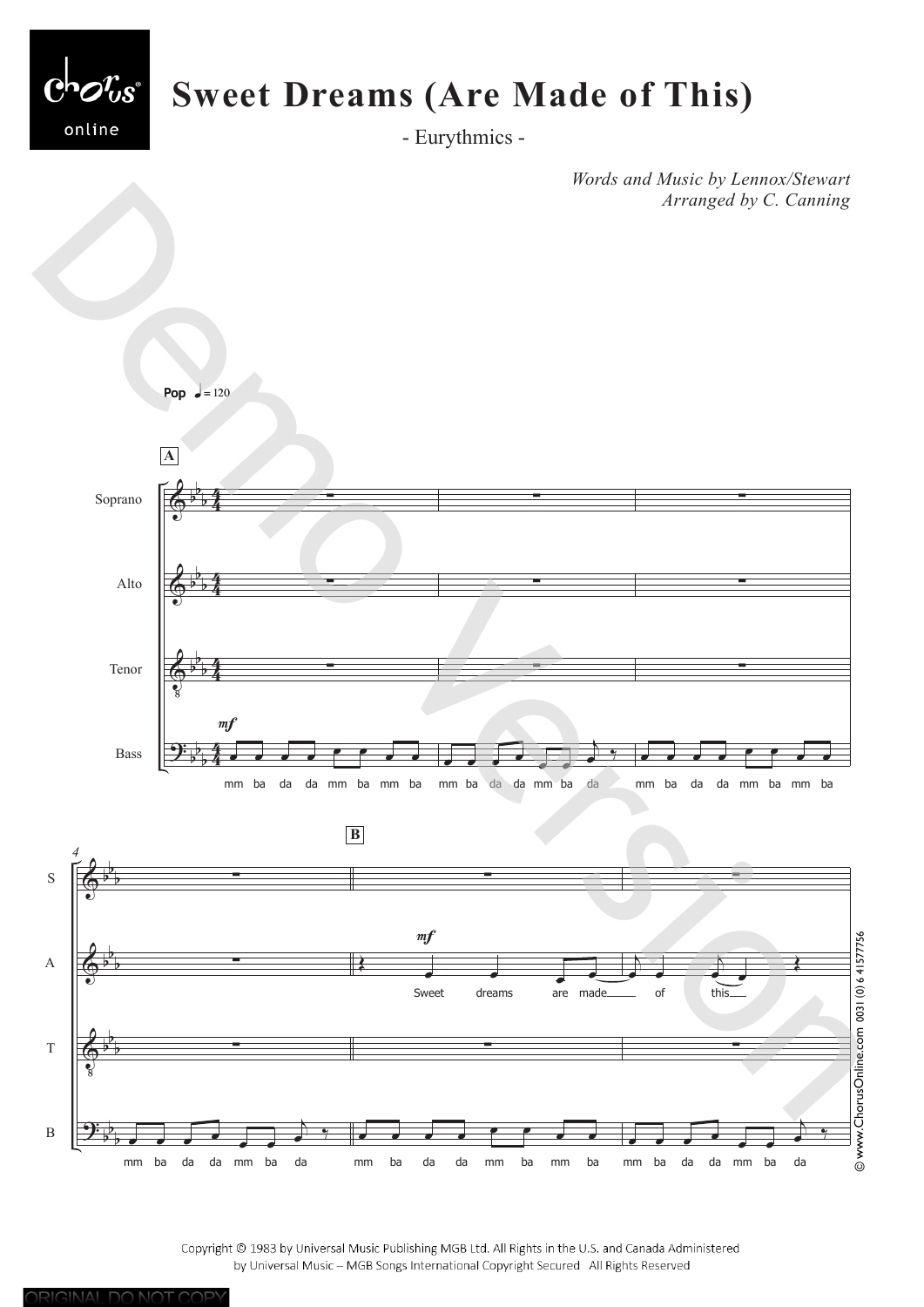## Sweet Dreams 3 SATB

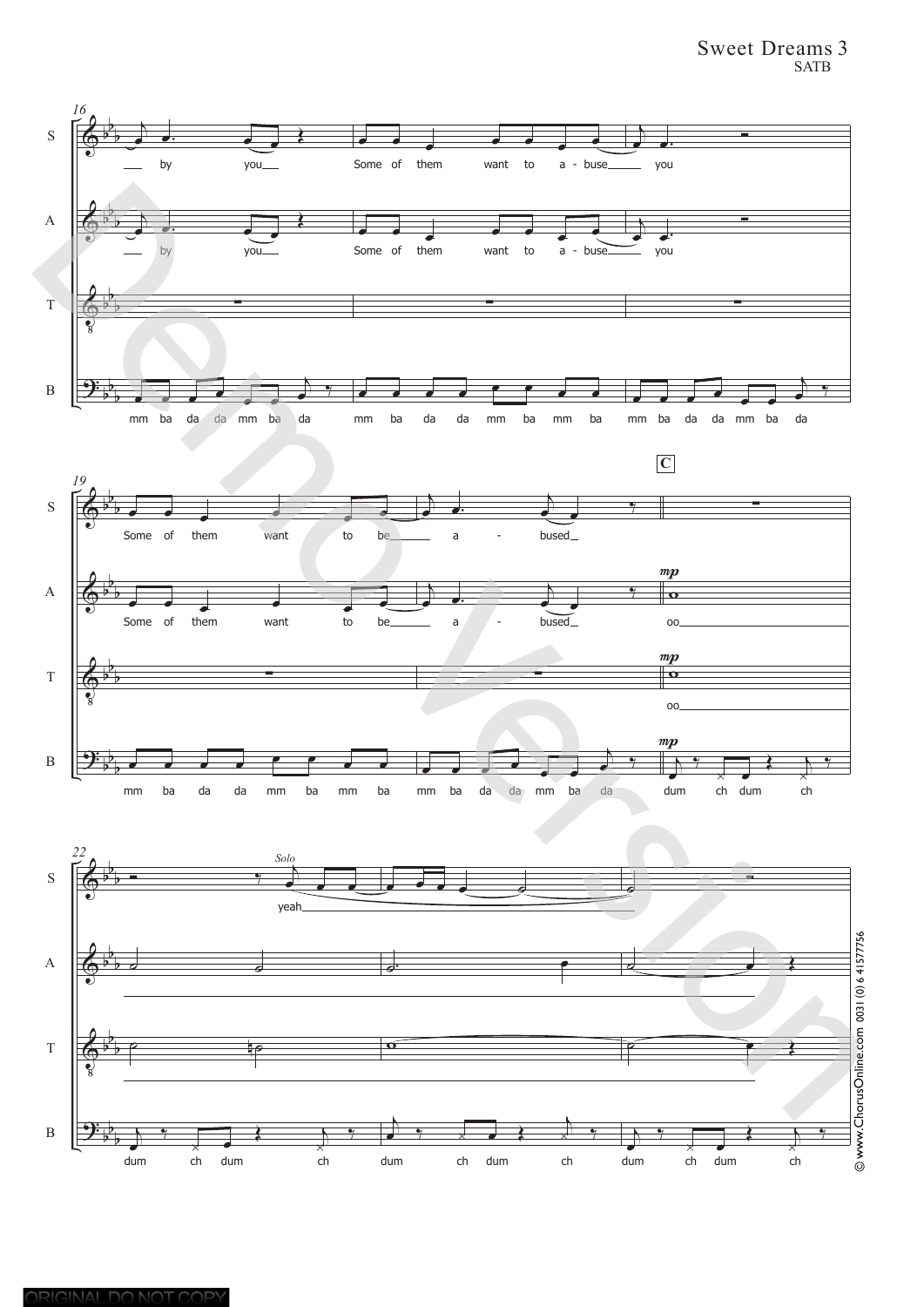## Sweet Dreams 5 SATB





your

ORIGINAL DO NOT COPY

dum ch dum ch

Hold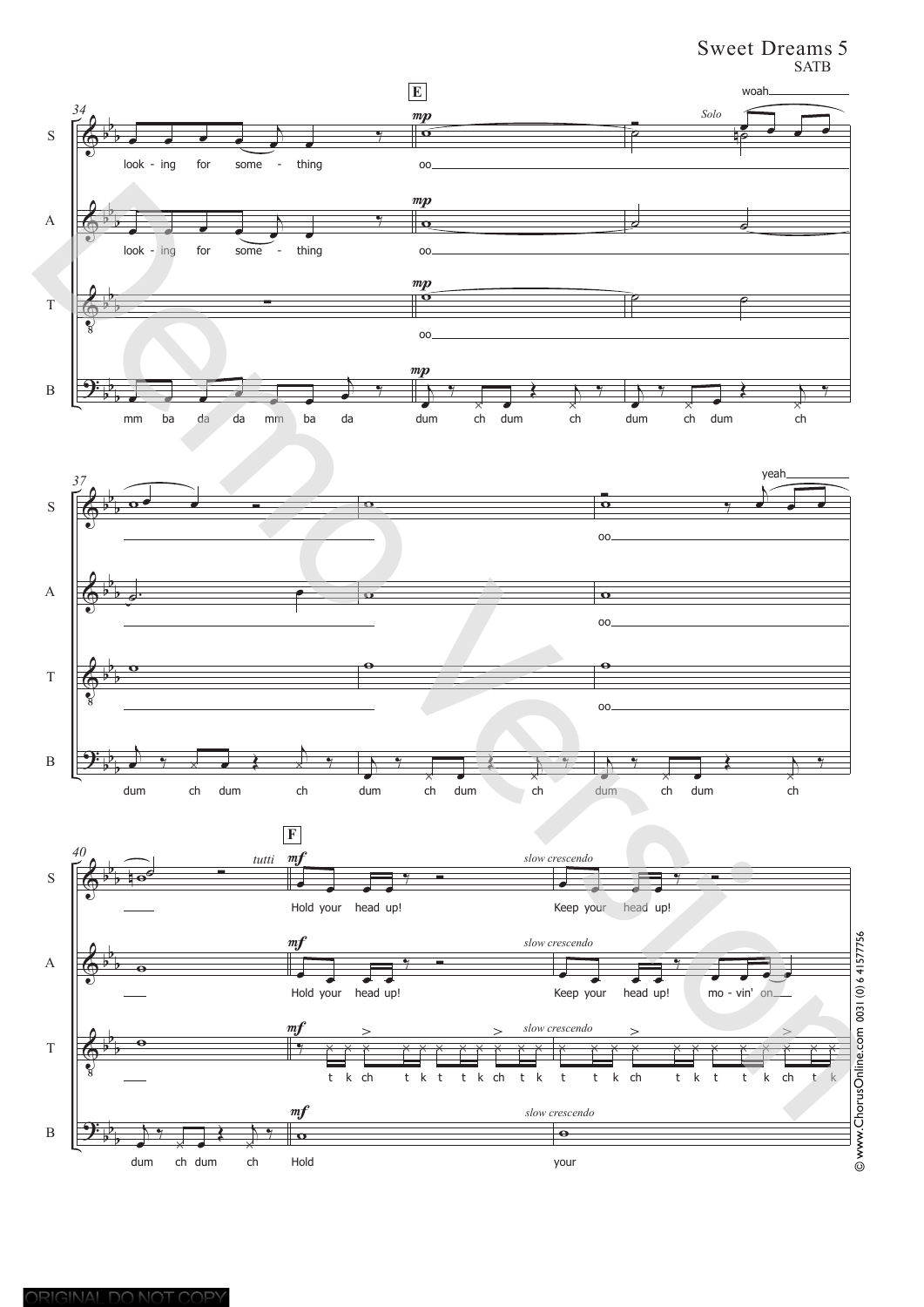Sweet Dreams 7 SATB

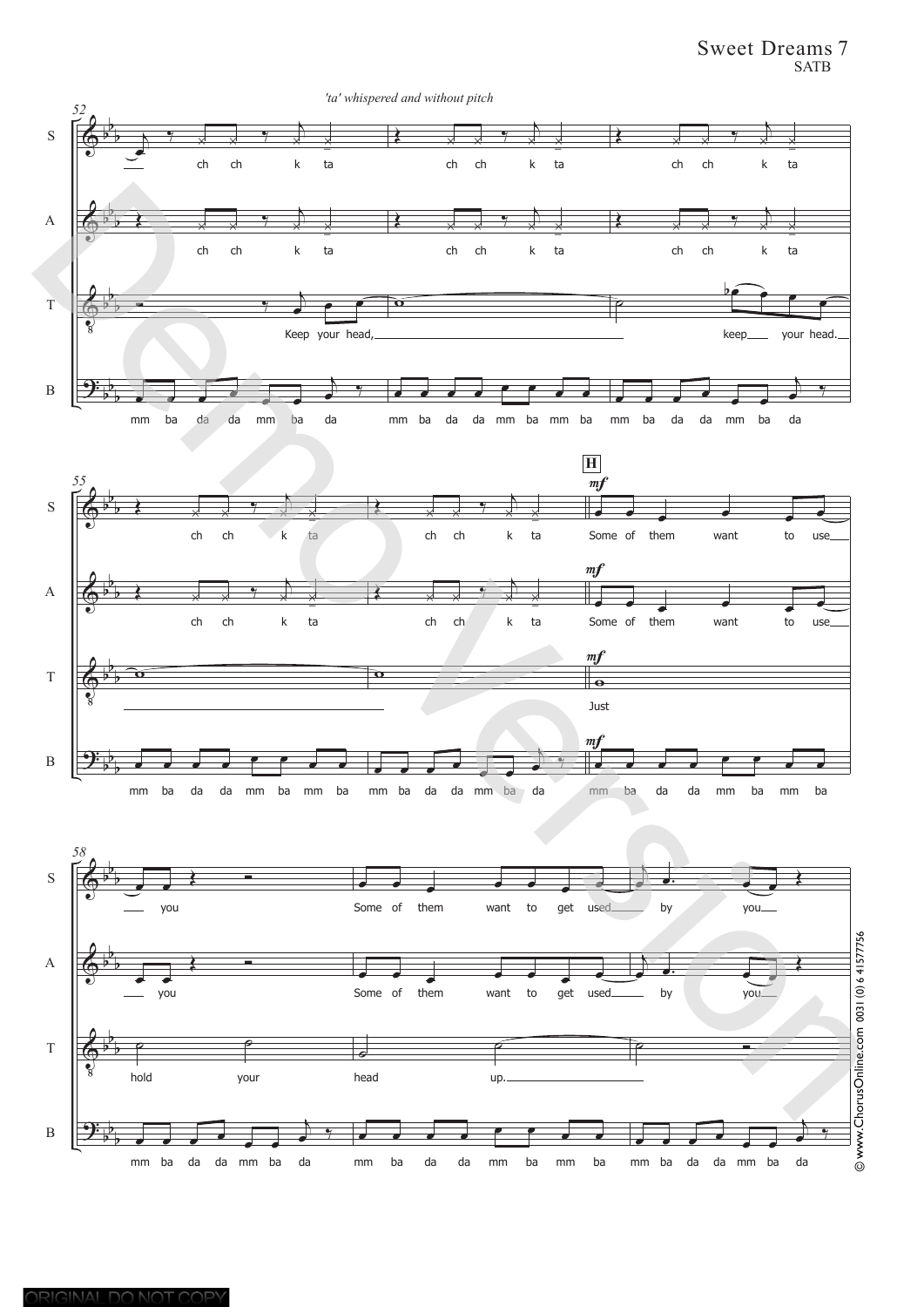Sweet Dreams 9 SATB

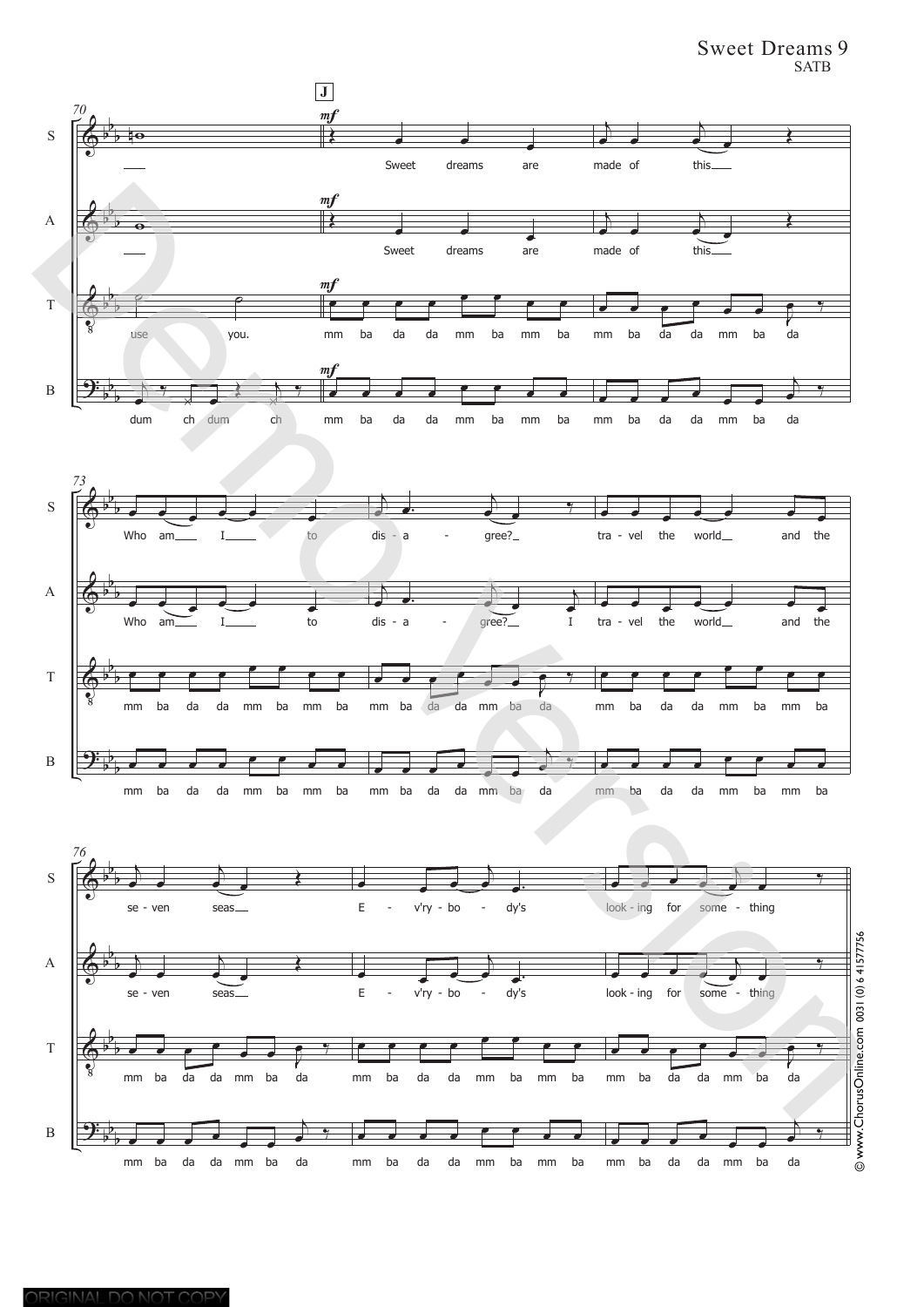## Sweet Dreams 11 SATB